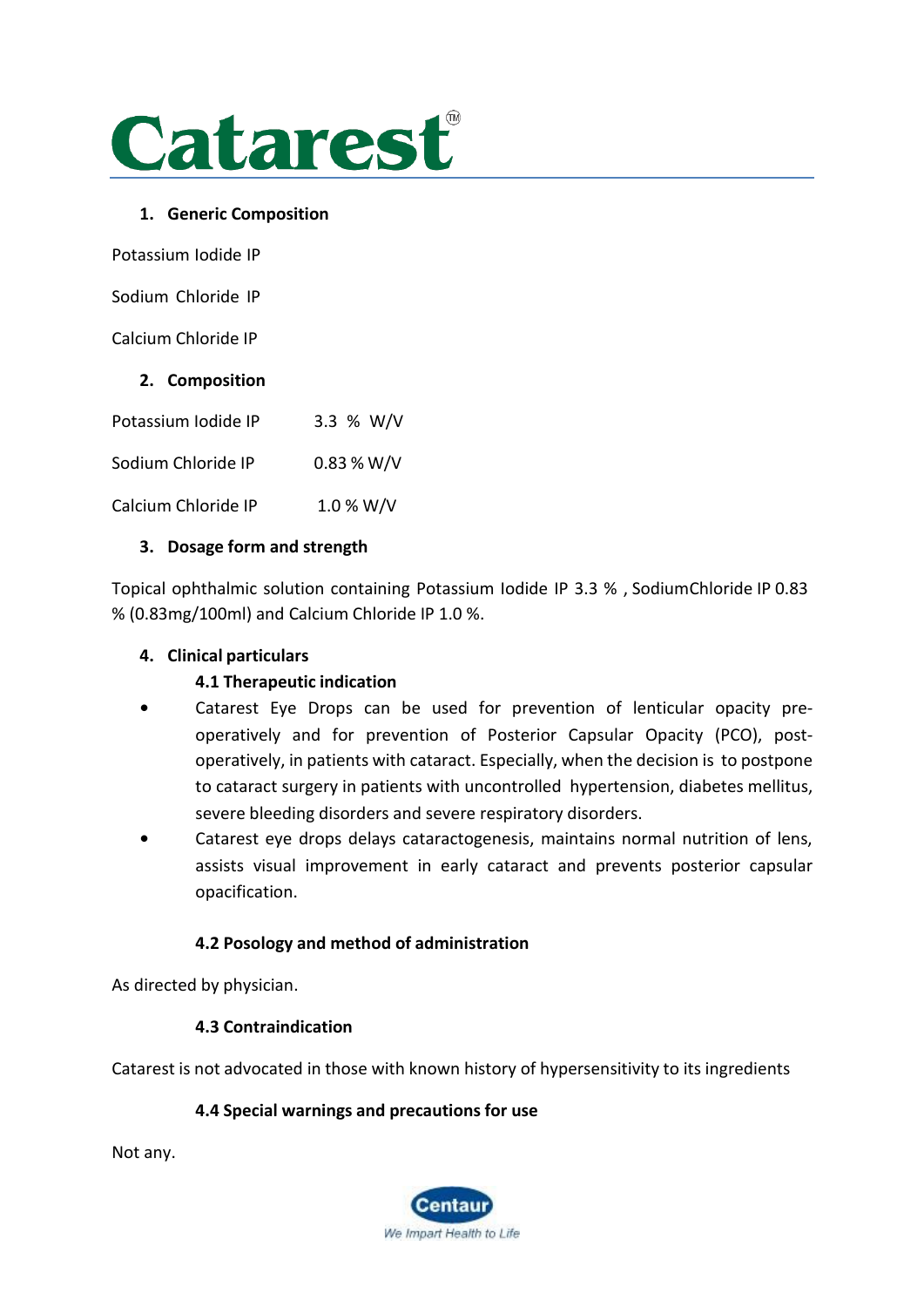#### **4.5 Drug interactions**

None are reported.

#### **4.6 Use in special population**

- Paediatric: No data available.
- Geriatric: No data available.
- Liver impairment: No data available.
- Renal failure: No data available.
- Pregnancy and lactation: Doctor advice is recommended.

### **4.7 Effects on ability to drive and use machine**

Patients should be cautioned against engaging in activities requiring complete mental alertness, and motor coordination such as operating machinery until their response to Catarest is known.

### **4.8 Undesirable effects**

None are reported.

### **4.9 Overdose**

There is limited experience of overdose with Catarest. Initiate general symptomatic and supportive measures in all cases of overdosages where necessary.

# **5. Pharmacological properties 5.1 Mechanism of action**

Normally to maintain lens membrane permeability, water electrolyte balance must be maintained intracellularly as well as extracellularly. Membrane permeability is shown to be responsible for maintenance of lens transparency. Sodium is major serum extracellularcation while potassium is major intracellular cation. In lens, concentration of sodium is less than potassium while in serum it is vice versa. This cation balance maintains osmotic pressure and thus water balance across the lens membrane with the action of NaKATPase. Changes in serum electrolytes levels can induce changes in aqueous humor electrolytes levels of lens and probably cataract formation.

Catarest helps to maintain the electrolyte balance.

### **5.2 Pharmacodynamic properties**

No data available.

### **5.3 Pharmacokinetic properties**

No data available.

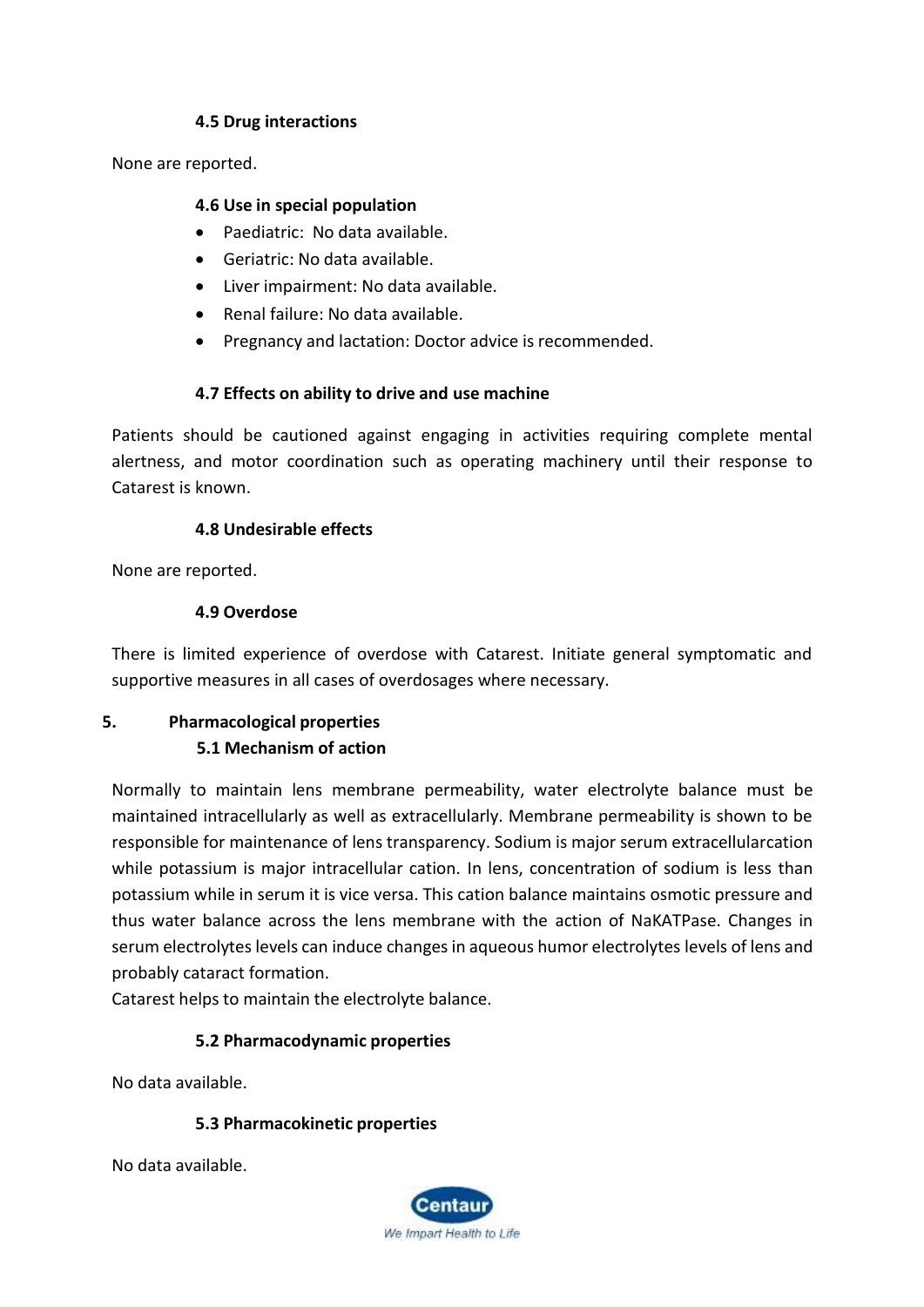#### **6. Nonclinical properties**

#### **6.1 Animal Toxicology or Pharmacology**

NA.

#### **7. Description**

**Sodium Chloride** is a metal halide composed of sodium and chloride with sodium and chloride replacement capabilities. Its empirical formula is NaCl and molecular weight is 58.44 g/mol.

**Potassium Iodide** is a metal halide composed of potassium and iodide with thyroid protecting and expectorant properties. Its empirical formula KI is and molecular weight is 166.003 g/mol.

**Calcium Chloride:** Its empirical formula CaCl2 is and molecular weight is 147.01 g/mol.

## **8. Pharmaceutical particulars 8.1 Incompatibilities**

There are no known incompatibilities.

#### **8.2 Shelf-life**

36 months.

### **8.3 Packaging Information**

Catarest eye drops is available in 10ml lupolen vial.

#### **8.4 Storage and handling instructions**

Store in cool and dry place.

### **9. Patient Counselling Information 9.1 Adverse Reactions**

Refer part 4.8

**9.2 Drug Interactions**

Refer part 4.5

**9.3 Dosage**

Refer part 4.2

**9.4 Storage**